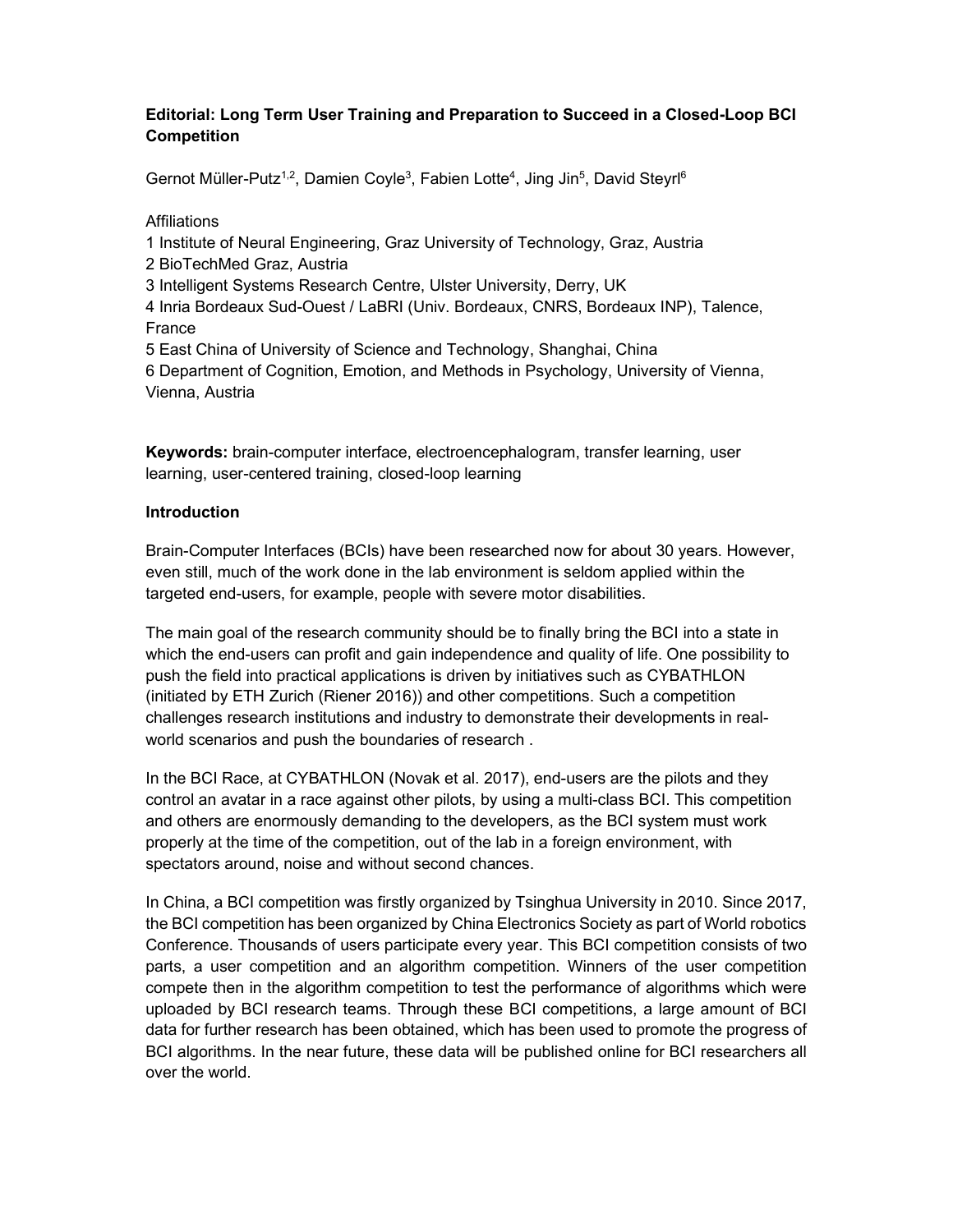Another extremely important factor, of course, is the preparation of the teamfor the competition. In particular, the end-user pilot should be trained to produce stable and accurate mental states that produce consistent brain oscillations to control the BCI, even in a potentially stressful environment such as in the CYBATHLON race arena.

# Research Topic Coverage

In this Research Topic we collected five original scientific papers from researchers and teams who have participated in such competitions, with a special focus on the transition from first contact with a BCI to the final control of the application.

Jiang et al. propose a novel feature selection approach for motor imagery based BCIs. They suggest using multiple time segments during the imagery task. Features, extracted by common spatial patterns, were combined to form a new feature vector and optimal temporal combination patterns were selected for classification and achieved significantly improved performance compared to traditional methods.

In Benaroch et al., the authors proposed a new BCI design based on adaptive Riemannian classifiers to address both inter and intra-session variabilities, which enabled significant user learning. They also identified a new type of BCI user learning, in which the user produced EEG patterns that were increasingly more similar to the EEG patterns used to train the BCI classifier.

Hehenberger et al. report on a 4-class BCI which they trained over a period of 14 month with an end user. They applied inter-session transfer learning to reduce calibration time and to reinforce stability of brain-pattern. It could also be demonstrated that this long-term training helped to significantly improve the performance, both in calibration but also in game performance.

Turi et al demonstrate that the emotional state of the user impacts performance when learning to control a four-class mental imagery BCI and present a multi-stage, user-centred training protocol to enable successful control, even in stressful situations, such as training for a competitive BCI race.

Robinson et al. show that closed-loop BCI calibration paradigms with real-time feedback are more engaging for the pilot, achieve better online performance, and lead to more localized brain activation patterns when compared to conventional open-loop BCI calibration paradigms.

All articles in this collection showed important contributions to address EEG signal and BCI performance variabilities typically observed in practical BCI use outside the lab, over long term use. In particular, the research showed that both inter-session and intra-session variabilities should be addressed to obtain optimal performances. This can be achieved at the machine level, e.g., by using transfer learning and/or adaptive machine learning algorithms, but also at the user learning level, by considering the states of the user, the